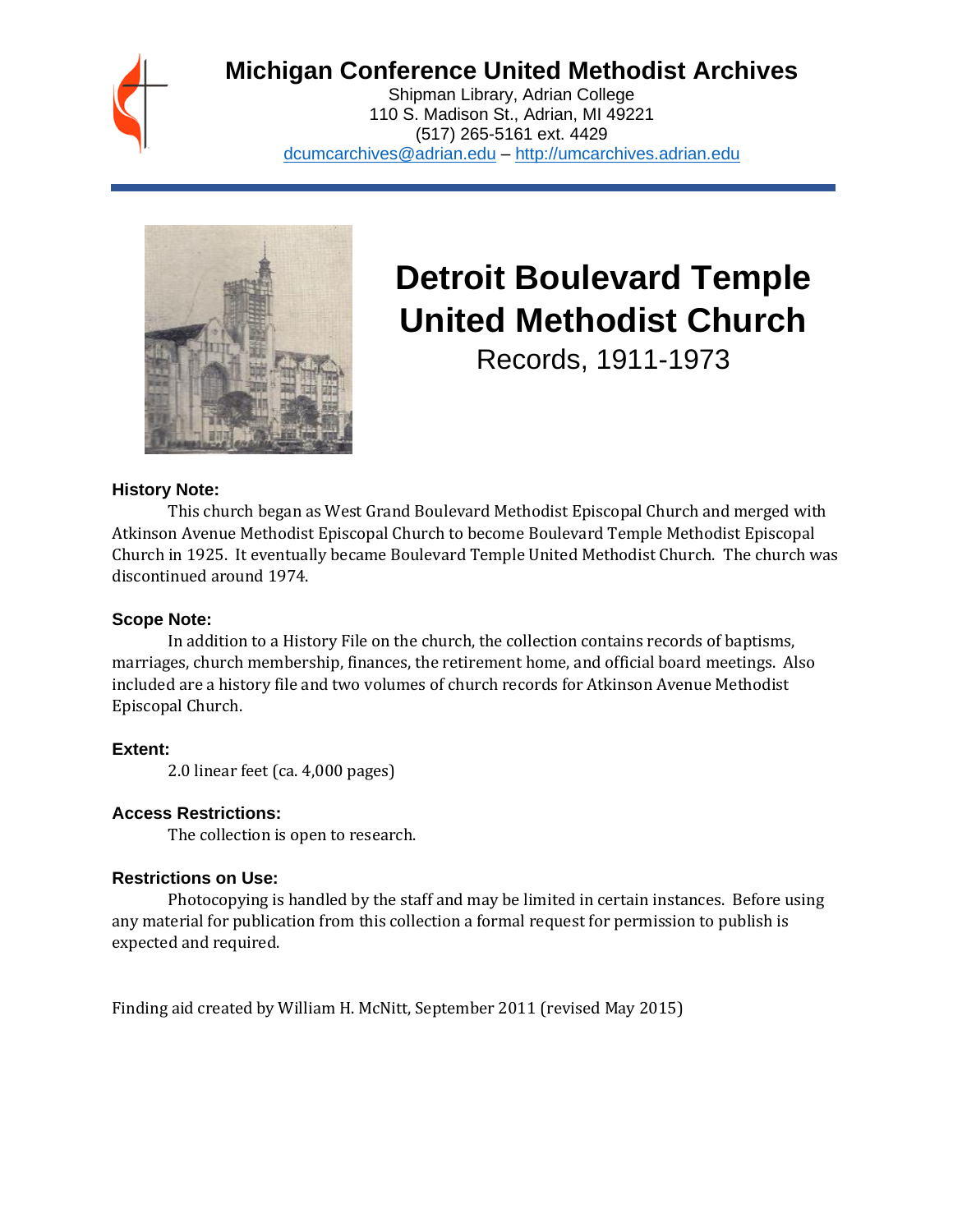# **Appointments List**

## **Atkinson Avenue**

- 1919-1922: J. Adolph Halmhuber
- 1922-1923: Clyde M. Gearhart
- 1923-1924: Robert M. Atkins
- 1924-1925: P. Ray Norton

#### **Boulevard Temple**

- 1911-1912: Herbert C. Cooley
- 1912-1923: George E. Gullen
- 1917-1918: Harold E. Goodenow
- 1922-1923: James Clyde DeVinney
- 1923-1925: Russell H. Bready
- 1925-1931: Hermon H. Downey
- 1927-1928: Glen R. Asplin
- 1929-1930: Thomas Cox
- 1931-1939: Herbert B. Rhodes
- 1938-1947: Arthur D. Klontz
- 1947-1950: Walter B. Heyler
- 1950-1954: Carl G. Adams
- 1954-1958: Don A. Morris
- 1958-1959: George Kermit Berg
- 1959-1963: Dudley C. Mosure
- 1963-1969: James Marion DeVinney
- 1969-1970: Raymond Yenkel
- 1970-1972: James Hood
- 1973: To be supplied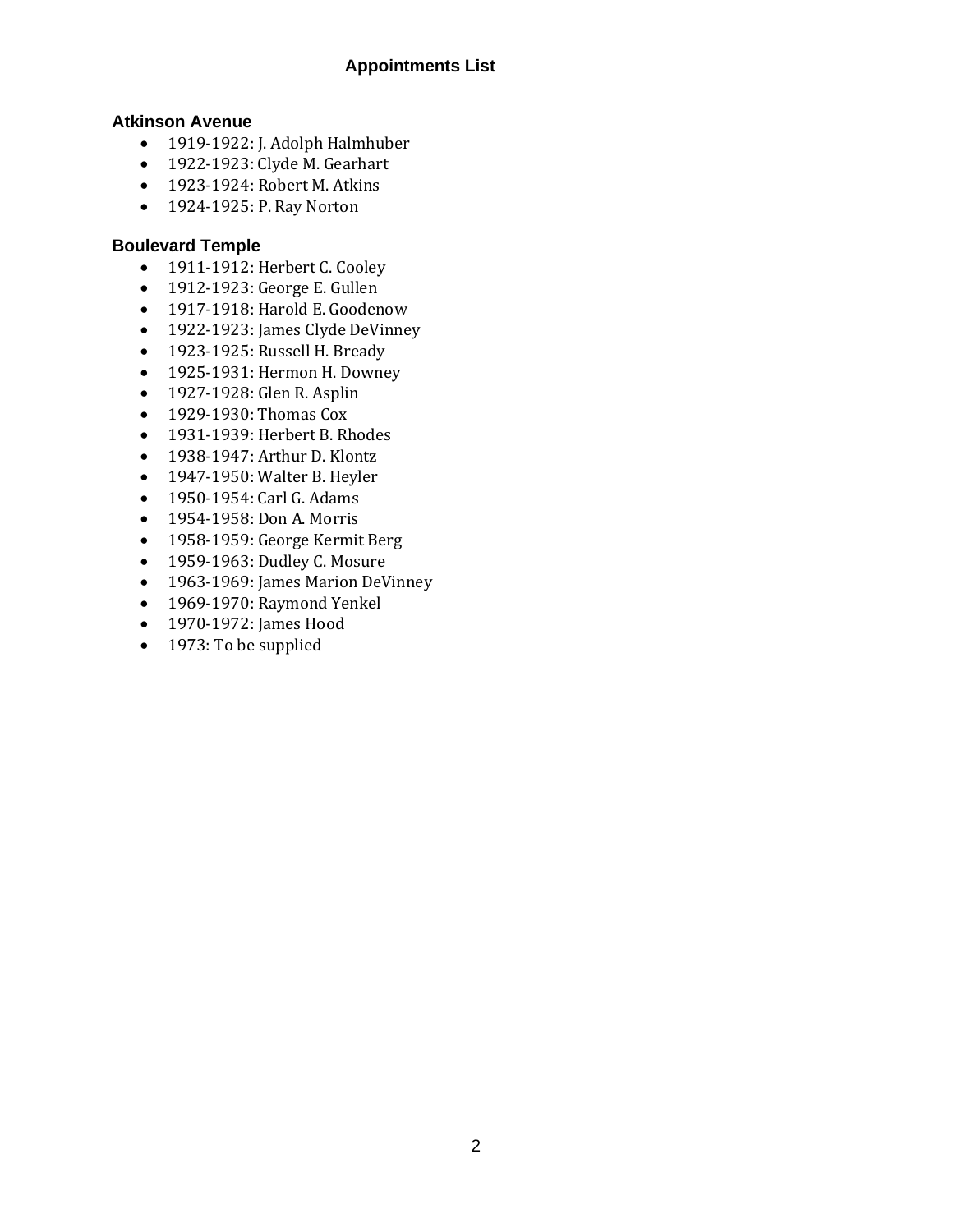# **Contents List**

## **Container Contents**

# **Box 1 Detroit Boulevard Temple**

- Annual Reports, 1964-1968
- Articles of Incorporation, 1969
- Atkinson Avenue Methodist Episcopal Church
	- o Births and Marriages, 1919-1926
	- o History File
	- o Membership Roll
- Baptism Records, 1944-1973
- Board of Trustees, 1939-1943 (2 folders)

# **Box 2 Detroit Boulevard Temple**

- Church Letters to Detroit Boulevard Temple
- Church Records
	- o Baptisms, Membership, and Marriages
		- 1912-1919
		- 1920-1923
- Closing the Church, 1973
- Conference Record (includes Deaths and Baptisms)
	- o 1943-1944
	- o 1944-1946
	- o 1946-1948
	- o 1948-1950
	- o 1950-1952
	- o 1952-1953
	- o 1953-1954
	- o 1954-1956
	- o 1960-1966

# **Box 3 Detroit Boulevard Temple**

- Directories, 1922-1950
- Epworth League Newsletter, *The Beacon*
	- o 1928-1929
	- o 1930-1931
- Finances, 1930
- Historical Statement of Indebtedness, 1954
- History, 1911-1924
- History File
- Membership Cards

#### **Box 4 Detroit Boulevard Temple**

- Membership
	- o List, 1971
	- o Register, 1950-1954